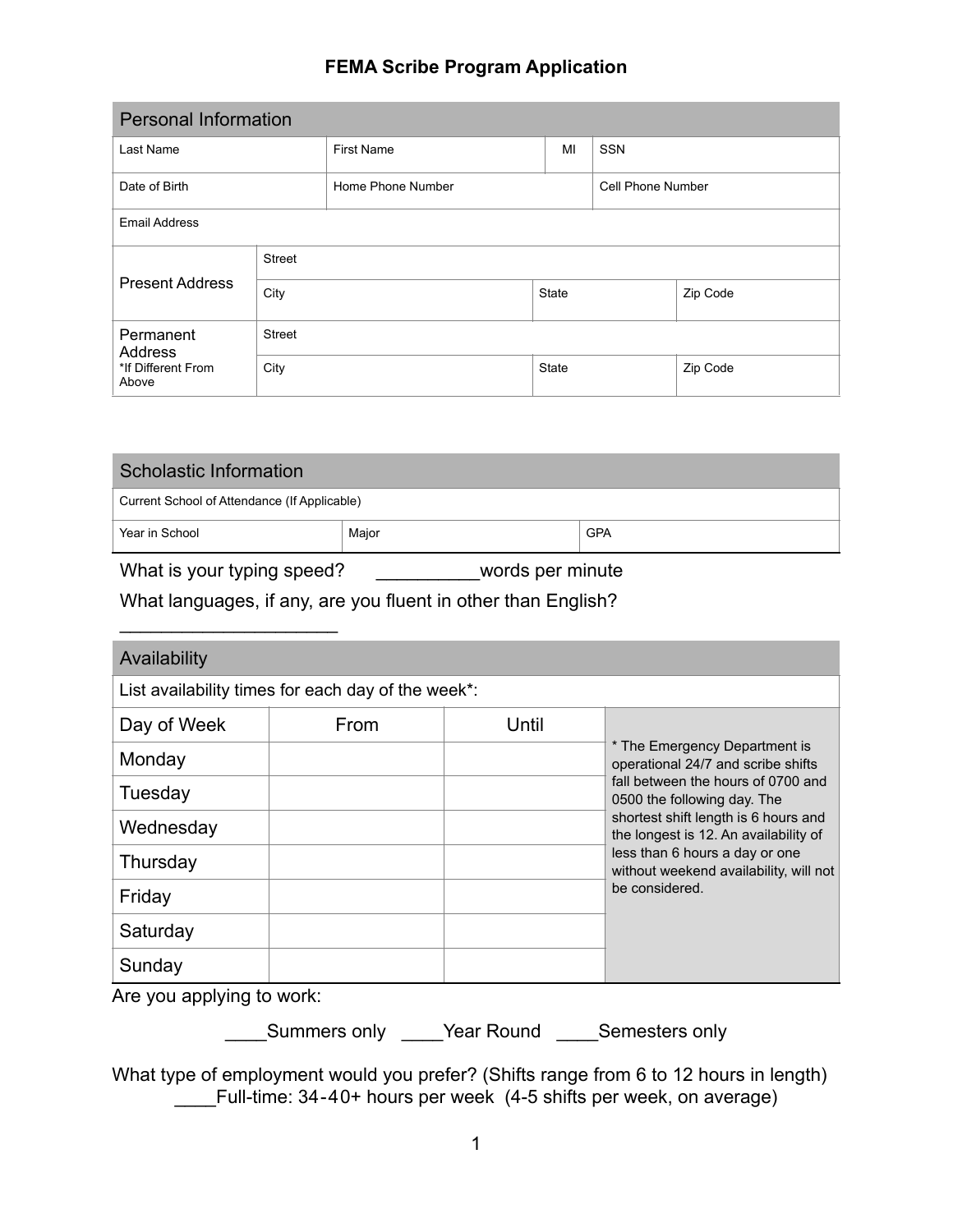Lettrime: 18-34 hours per week (2-3 shifts per week, on average)

Would you be able to commit to a year's employment with the FEMA scribe program? Y/ N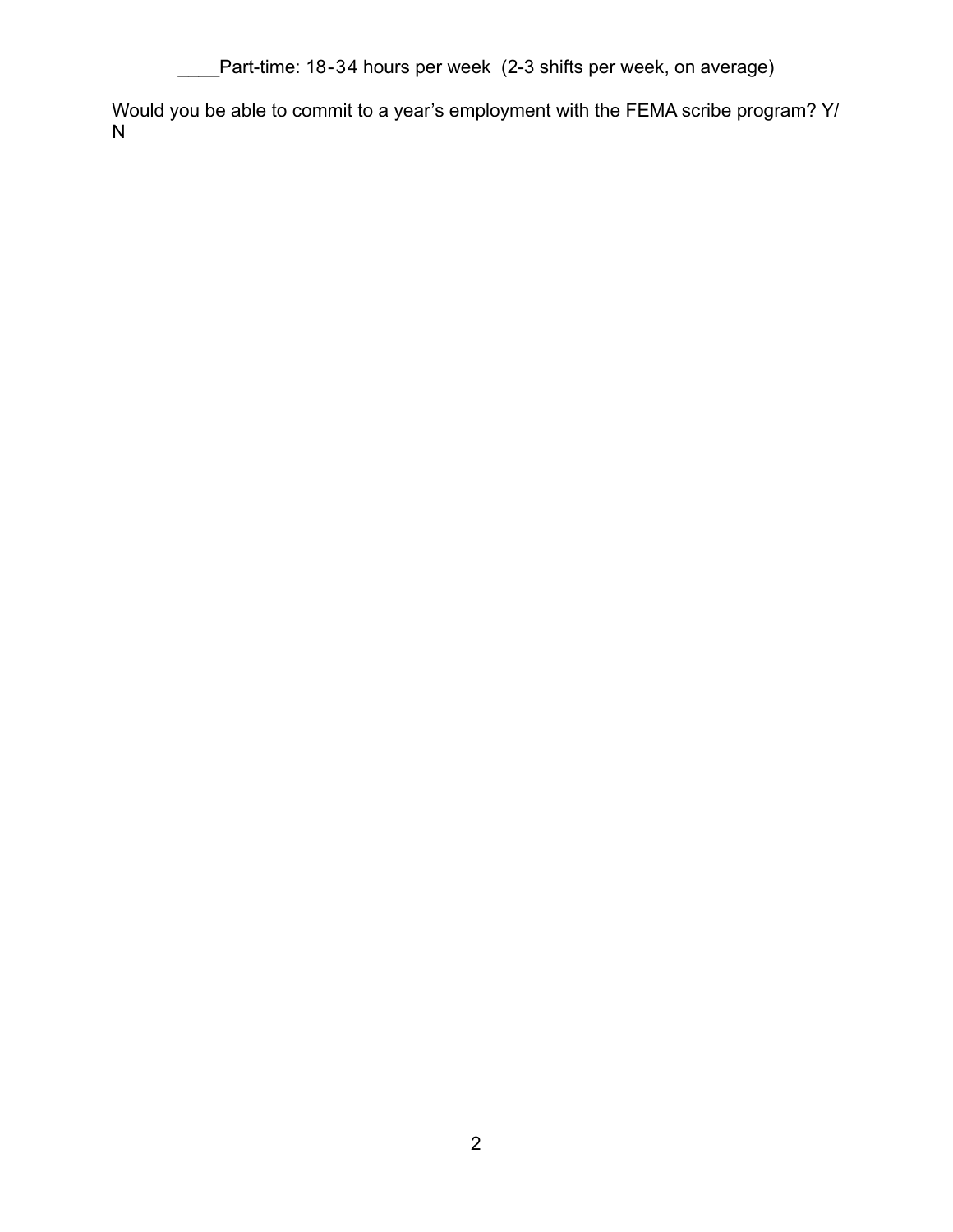| <b>Activities &amp; Extracurriculars</b> |                      |  |
|------------------------------------------|----------------------|--|
| <b>Activity Name</b>                     | Years of Involvement |  |
| Description, Honors, Awards, & Positions |                      |  |

| <b>Activity Name</b>                     | Years of Involvement |
|------------------------------------------|----------------------|
| Description, Honors, Awards, & Positions |                      |
|                                          |                      |
|                                          |                      |
|                                          |                      |

| <b>Activity Name</b>                     | Years of Involvement |
|------------------------------------------|----------------------|
| Description, Honors, Awards, & Positions |                      |
|                                          |                      |
|                                          |                      |
|                                          |                      |

| <b>Activity Name</b>                     | Years of Involvement |
|------------------------------------------|----------------------|
| Description, Honors, Awards, & Positions |                      |
|                                          |                      |
|                                          |                      |

| <b>Activity Name</b>                     | Years of Involvement |
|------------------------------------------|----------------------|
| Description, Honors, Awards, & Positions |                      |
|                                          |                      |
|                                          |                      |

| <b>Activity Name</b>                     | Years of Involvement |
|------------------------------------------|----------------------|
| Description, Honors, Awards, & Positions |                      |
|                                          |                      |
|                                          |                      |
|                                          |                      |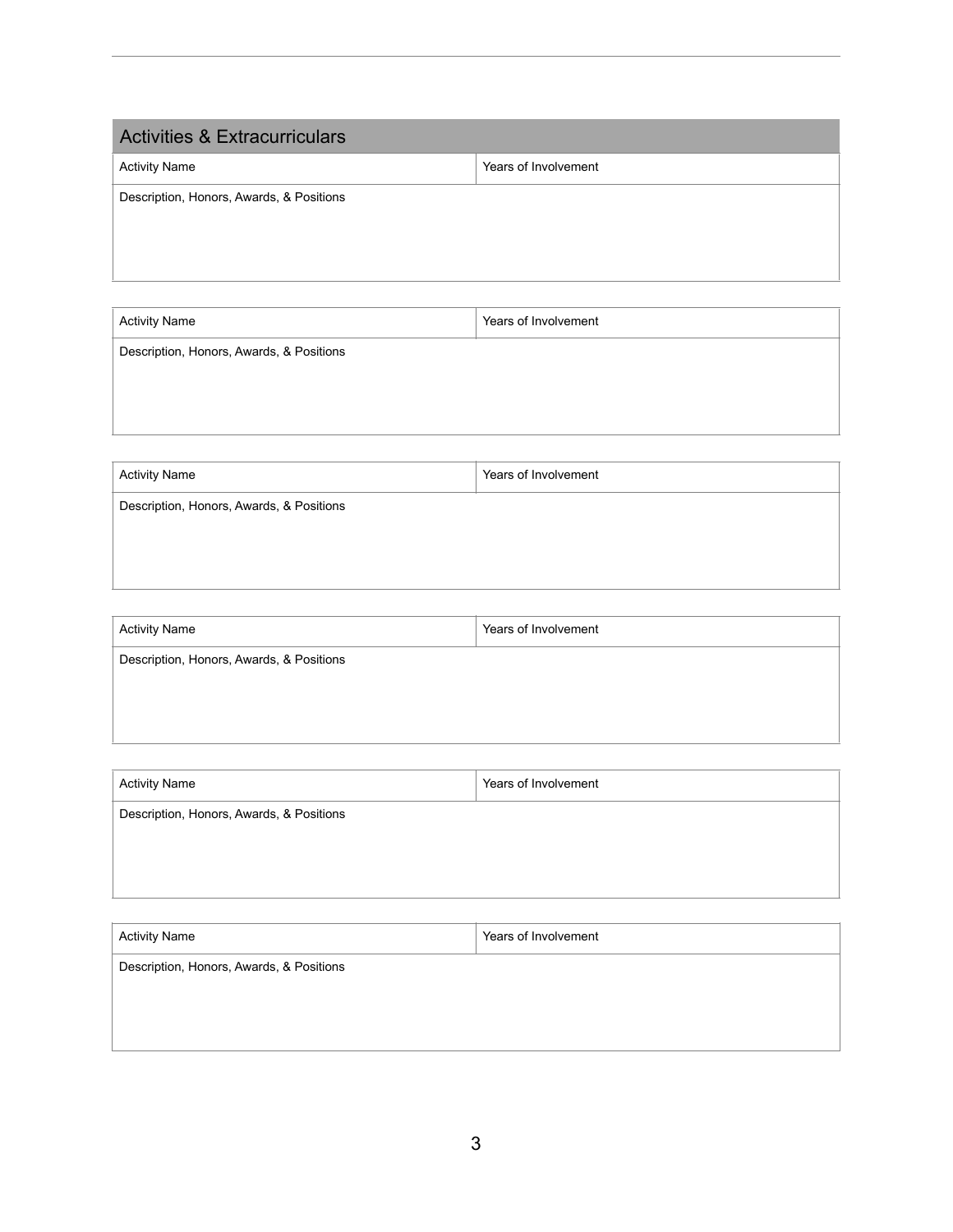| Employment History (list most recent first)                                            |                       |                     |  |
|----------------------------------------------------------------------------------------|-----------------------|---------------------|--|
| Employer and Location                                                                  |                       | Dates of Employment |  |
| Position Held and Job Description                                                      |                       |                     |  |
| Supervisor Name                                                                        | Employer Phone Number |                     |  |
| Was the conclusion of your employment with this establishment voluntary / involuntary? |                       |                     |  |
| May we contact this employer? $Y/N$                                                    |                       |                     |  |

| <b>Employer and Location</b>                                                           |                              | Dates of Employment |
|----------------------------------------------------------------------------------------|------------------------------|---------------------|
| Position Held and Job Description                                                      |                              |                     |
| Supervisor Name                                                                        | <b>Employer Phone Number</b> |                     |
| Was the conclusion of your employment with this establishment voluntary / involuntary? |                              |                     |
| May we contact this employer? Y/N                                                      |                              |                     |

| <b>Employer and Location</b>                                                           |                              | Dates of Employment |
|----------------------------------------------------------------------------------------|------------------------------|---------------------|
| Position Held and Job Description                                                      |                              |                     |
| <b>Supervisor Name</b>                                                                 | <b>Employer Phone Number</b> |                     |
| Was the conclusion of your employment with this establishment voluntary / involuntary? |                              |                     |
| May we contact this employer? Y/N                                                      |                              |                     |

Have you ever worked for Mary Washington Healthcare or Medicorp previously? Y/N

Have you ever been a scribe before? Y/N

How did you hear about our program?

## References

Please provide three references and include at least 1 academic and 1 professional. Personal references are not recommended. Be sure to include full names, phone numbers, email addresses, and relationship to you.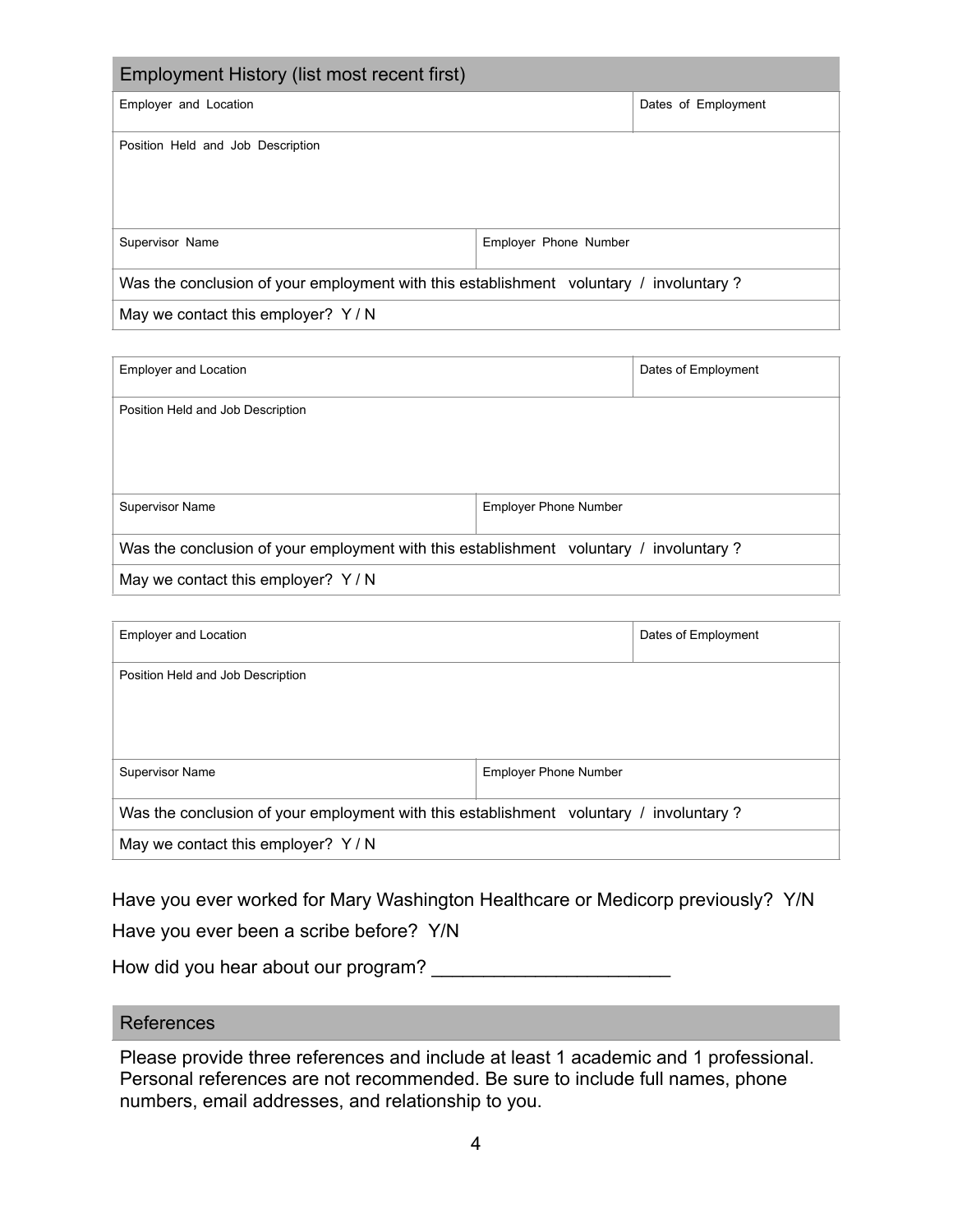## Essay Question

In the space below, provide a short essay to respond to the following scenario. You have an intensive workload for classes for this week with scheduled exams, but you've also been scheduled several 12 hour scribing shifts for the week. How would you balance your responsibilities and budget your time?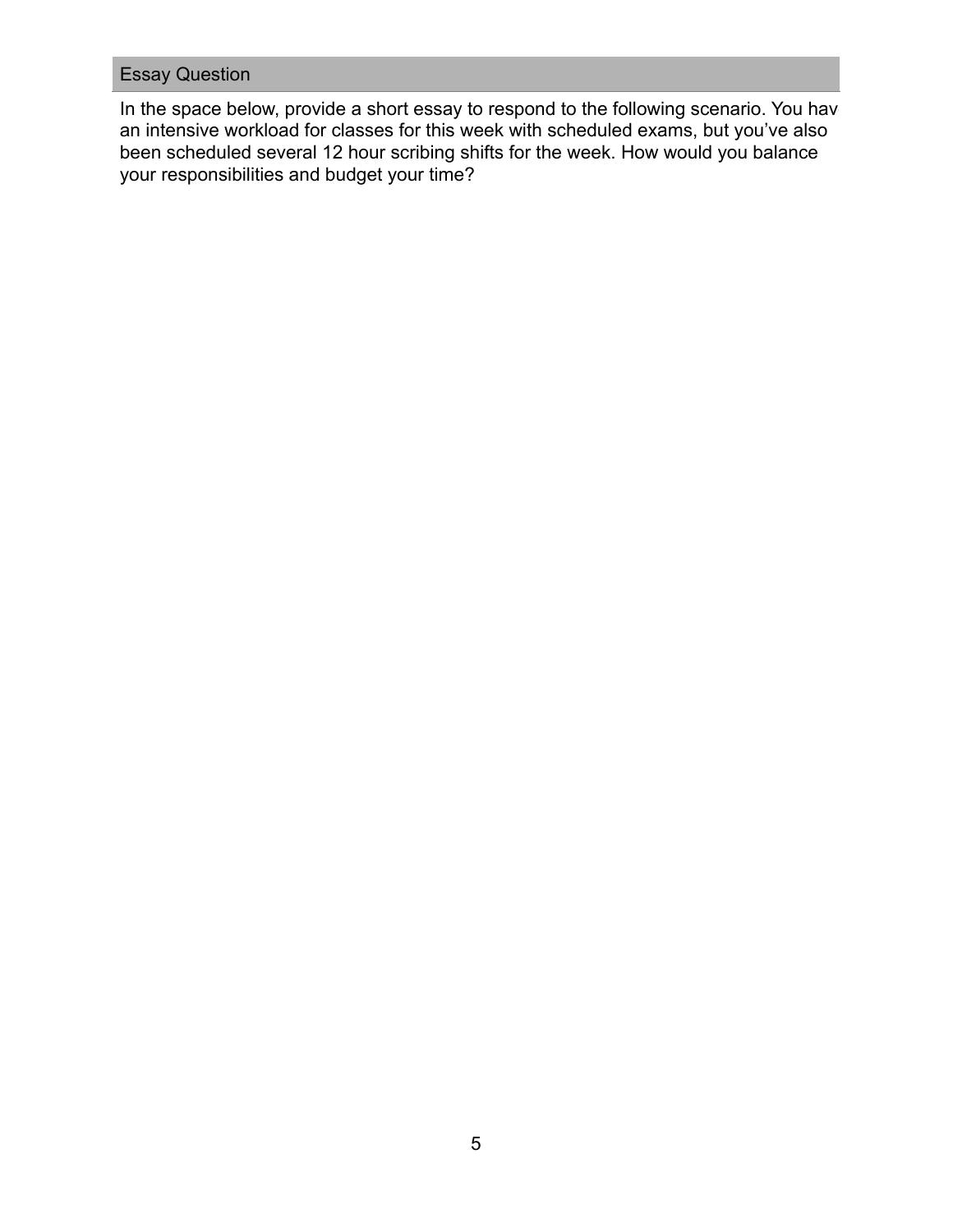## Supplemental Information

Please briefly respond to the following questions/statements on the supplemental information page.

1) Describe any past experiences in the medical field.

2) Why do you want to become a scribe? What are your career aspirations?

3) Note any classes you've taken that apply to medicine. Which was your favorite? Why?